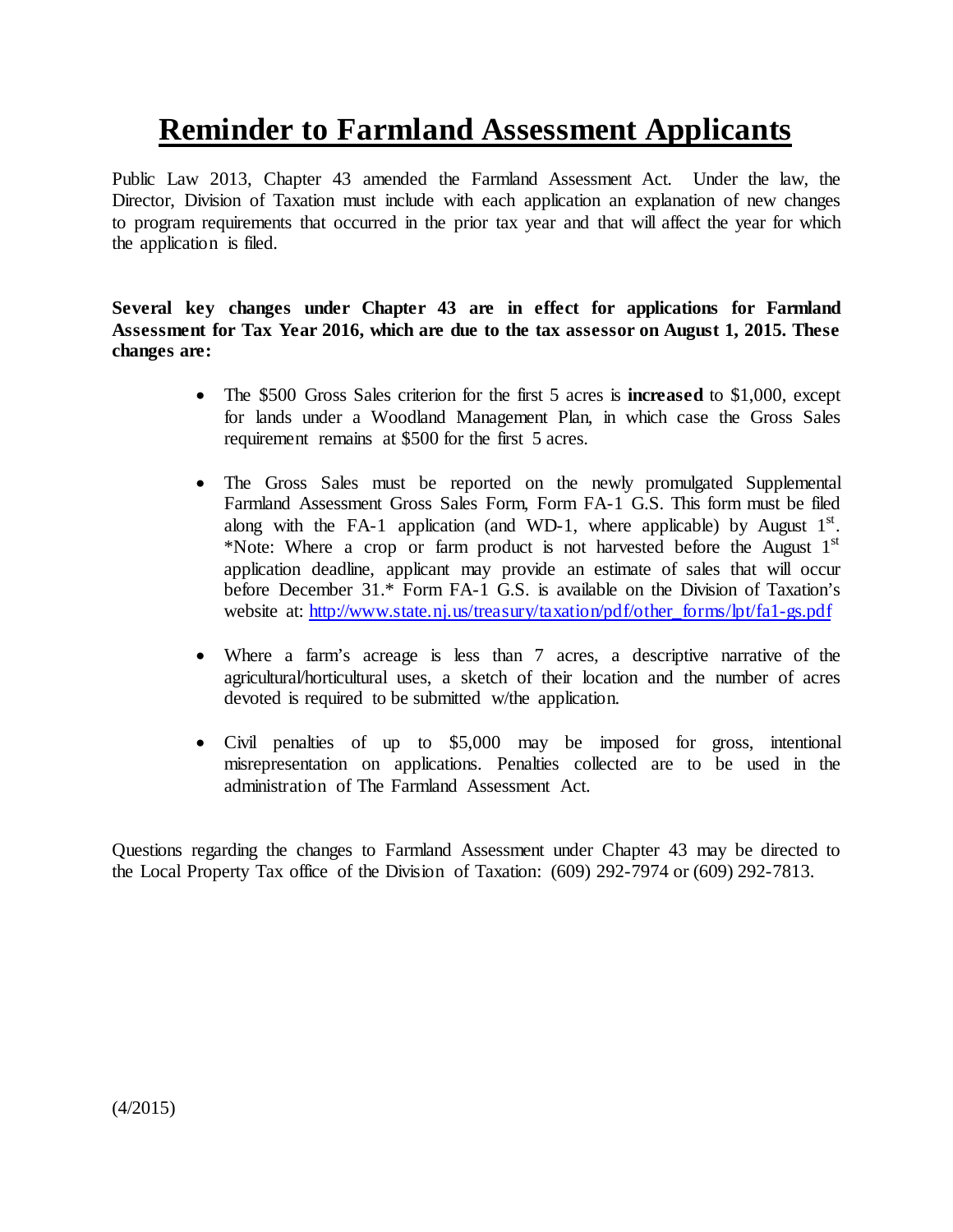# **Guidelines for Generally Accepted Agricultural/Horticultural Practices Under Farmland Assessment**

Pursuant to N.J.S.A. 54:23.1 et seq. as amended by Chapter 43, Laws of 2013

The Department of Agriculture has been directed, pursuant to N.J.S.A. 54:4-23.3d, to provide the Division of Taxation in the Department of the Treasury, guidelines that describe generally accepted agricultural and horticultural practices. These guidelines may be used by municipal assessors, county assessors, county tax administrators, and other appropriate local government officials to assist them in determining whether land is actively devoted to agricultural or horticultural use and meeting the requirements for farmland assessment (N.J.A.C. 18:15 et seq.).

These guidelines offer information which is advisory only. They are not intended to be exhaustive or comprehensive. The practices associated with agriculture and horticulture in New Jersey are extraordinarily diverse. The guidelines will not apply to each practice or each plot of land. They are not specifically tailored to each and every possible agricultural or horticultural practice or use. As such and in direct reliance on the plain language of the statute, the practices consistent with these guidelines are practices that fall generally within a range. Because there are a variety of operations with large and small land areas in agricultural or horticultural production throughout the state, the practices that are generally followed and are generally recognized as typical and accepted as agriculture and horticulture must be able to accommodate a broad range of activities.

These resources are dependent upon each specific land area – including but not limited to size, location, topography and the particular crops and livestock involved. The choice and the success of any particular practice or practices depend upon a variety of conditions.

## **BUILDINGS & STRUCTURES**

Generally accepted agricultural/horticultural practices include the use of buildings or structures on the land -- such as barns, sheds, silos, corn cribs – to shelter animals, store harvested crops, or other materials necessary for the raising and caring of animals and the growing and harvesting of crops.

Generally accepted agricultural/horticultural practices include the use of packing houses on the land where the agricultural products grown on the farm are sorted and packaged before being transported to market.

Generally accepted agricultural/horticultural practices include the use of storage buildings on the land to store and shelter farm equipment and related supplies.

Generally accepted agricultural/horticultural practices include the use of seasonal farm markets on the land to sell the agricultural products grown on the farm, typically during the months of March through November.

Generally accepted agricultural/horticultural practices include the use of residences on the land to house seasonal agricultural laborers who work on the farm, typically during the months of February through October.

Generally accepted agricultural/horticultural practices include the use of buildings on the land to process the products grown on the farm and the seasonal retail sale of the processed products in a portion of the building.

Note: The land under the agricultural structures may be farmland assessed. The structures themselves are taxed as any other structure in the taxing district.

#### **SUBORDINATE LAND**

The land area where crops and/or plants are grown, animals are kept or other agricultural/horticultural activities take place, may also encompass lakes, ponds, streams, stream buffers, hedgerows, wetlands and irrigation ponds. These areas may have occurred naturally or may have been created to support the agricultural/horticultural use of the land. Typically, these areas provide windbreaks, recharge areas, water storage and soil erosion control functions and is considered appurtenant to the farm.

#### **CROPLAND**

Generally accepted agricultural/horticultural practices include growing crops on the land, including but not limited to barley, corn, soybeans, hay and grains.

Generally accepted agricultural/horticultural practices include growing crops on the land, such as hay, field corn, corn silage and hay silage to feed animals on the farm.

Generally accepted agricultural/horticultural practices include growing cover crops on the land, as a part of a regular crop rotation program to maximize the production quality of the soil. Typically, cover crops include, but are not limited to barley, rye and winter wheat. The use of other plant material that helps to control erosion or potentially increase the productivity of the soil is also a generally accepted practice. Typically, cover crops are not harvested.

Generally accepted agricultural/horticultural practices include growing fruit on the land to be harvested, including but not limited to apples, peaches, nectarines, grapes, blueberries and cranberries.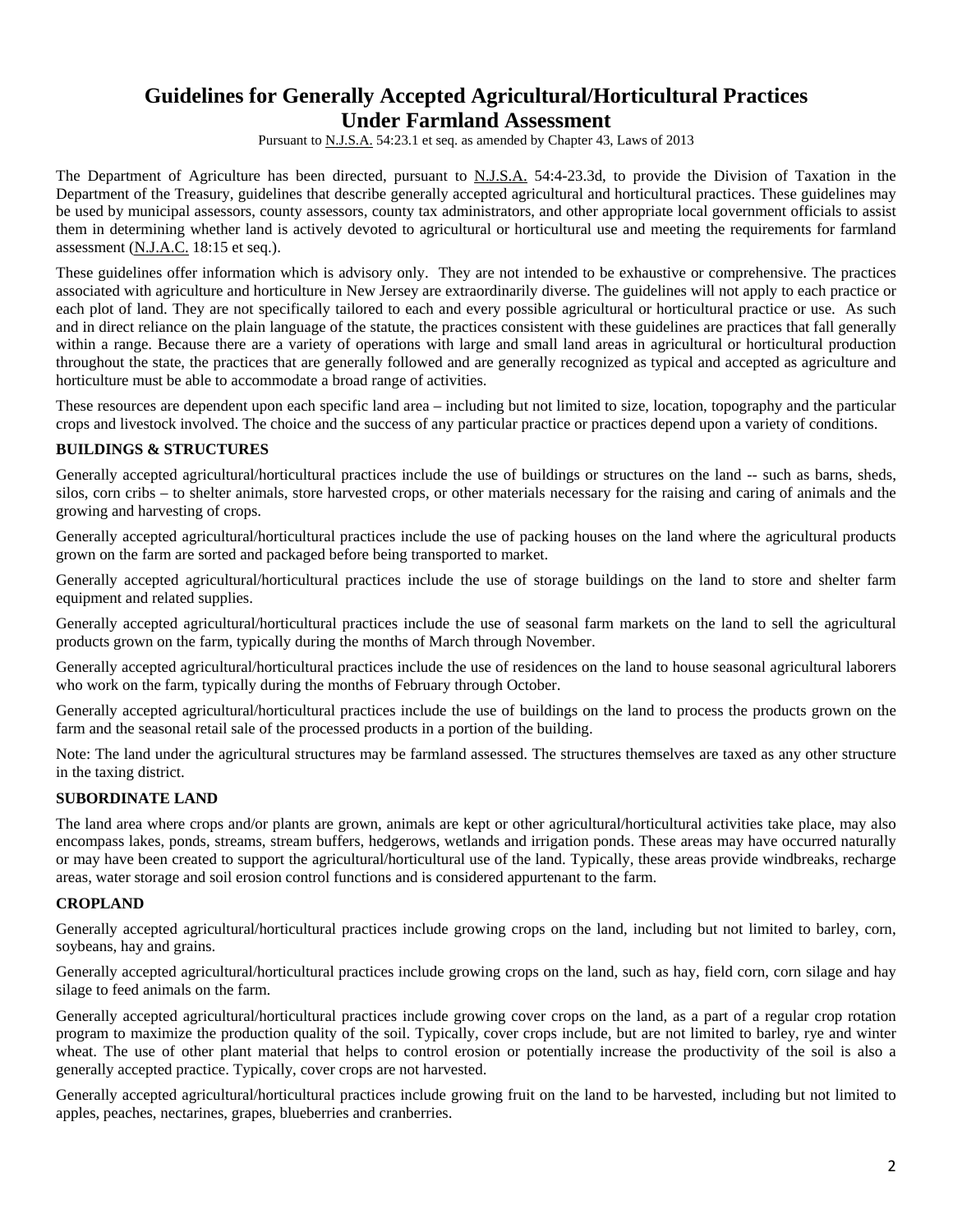Generally accepted agricultural/horticultural practices include growing vegetables on the land to be harvested, including but not limited to corn, tomatoes (actually, a fruit), peppers, celery, beets, broccoli, potatoes, spinach and squash.

Generally accepted agricultural/horticultural practices include growing herbs on the land to be harvested, including but not limited to basil, cilantro, dill, parsley and sage.

Generally accepted agricultural/horticultural practices include growing mushrooms on the land to be harvested. Typically, this activity occurs in structures utilizing inoculated logs or in managed wooded areas.

Generally accepted agricultural/horticultural practices include keeping the land out of production (fallow) during a growing season using growing techniques or chemical control to remove or minimize weeds or to prepare the land for future agricultural or horticultural use.

#### **NURSERY**

Generally accepted agricultural/horticultural practices include growing shrubs, trees, including Christmas trees, plants and flowers on the land, to be sold for landscaping and other decorative purposes. Using the cuttings from trees, shrubs and vines to create wreaths, blankets and other similar items is also generally accepted.

Generally accepted agricultural/horticultural practices include growing trees, shrubs and plants in containers on the land or within a hoop house, greenhouse, high tunnel or other protective structure. Typically, in open land areas and in structures without flooring, a permeable fabric is placed under the containers to minimize weeds and to prevent the tree, shrub or plant from rooting into the soil.

Generally accepted agricultural/horticultural practices include growing sod on the land to be harvested.

#### **BEES - BEEKEEPING**

Generally accepted agricultural/horticultural practices include the raising of bees on the land to produce bees and bee products, where the land surrounding the hives is managed in a way to support the productivity of the bees. Typically, the proper location of the hives considers productivity, accessibility, and neighboring residences. Common practices include routine monitoring, managing diseased colonies, developing and implementing a swarm prevention strategy, replacing the queen annually and culling old combs regularly. An adequate supply of water should be provided from March through October (naturally or manmade). Typically, an average of 40 to 50 pounds of honey can be harvested per hive with up to 100 pounds per hive possible if conditions are favorable. In addition to honey, bee products include, but are not limited to wax, bee pollen and honey combs.

#### **VERMICULTURE**

Generally accepted agricultural/horticultural practices include growing various earthworms, typically, in elevated trays on the land, as a product for sale. The worm's end-product – worm castings or vermicast – can also be used to create a composting mixture that may be used to increase the productivity of the soil.

#### **POULTRY & LIVESTOCK**

Generally accepted agricultural/horticultural practices include housing and/or ranging poultry on the land, including but not limited to chickens, hens, guinea hens, roosters, turkeys, pheasants, ducks and geese. If the poultry is ranged, the land should be enclosed by a fence sufficient to retain such animals for the purpose of producing as a farm product either the poultry themselves or the products produced by or from them.

Generally accepted agricultural/horticultural practices include the managing, caring and feeding of livestock, including but not limited to cattle, sheep, swine, dairy animals, horses, ponies, llama, alpaca, mules or goats on the land, where the farm animals are maintained or pastured and whose products or the animals themselves are produced for market. Typically, the land area includes stables, shelters, lean-tos and/or areas of confinement to provide protection from the elements. Typically, the land area also provides pasture space for the grazing season. The size of the pasture space within the land area depends on several factors including, the grazing patterns of the animals, the rotation plan implemented to maintain pasture quality and whether or not the grazing of the animals is supplemented with hay, grain or some other feedstock. The size of the land area available for different types of animals may also be dependent upon their social behavior. Some animals, horses in particular, may need to be separated from each other for various reasons, including but not limited to, controlling breeding activity and the consideration of territorial issues, such as pecking order.

Generally accepted agricultural/horticultural practices include the raising of large flightless birds on the land, including but not limited to emus, rhea and ostriches, whose products or the animals themselves, are produced for market. If the birds are ranged, the land must be enclosed by a fence sufficient to retain such animals.

Generally accepted agricultural/horticultural practices include the raising of fur animals on the land, including but not limited to rabbits, minks and foxes, whose products or the animals themselves, are produced for market. Fur animals trapped from the wild population that require a trapping license, including, but not limited to muskrats, beavers and raccoons would not qualify for farmland assessment.

Generally accepted agricultural/horticultural practices include the boarding, rehabilitating or training of horses on the land when the land is adjacent to land that otherwise qualifies for farmland assessment.